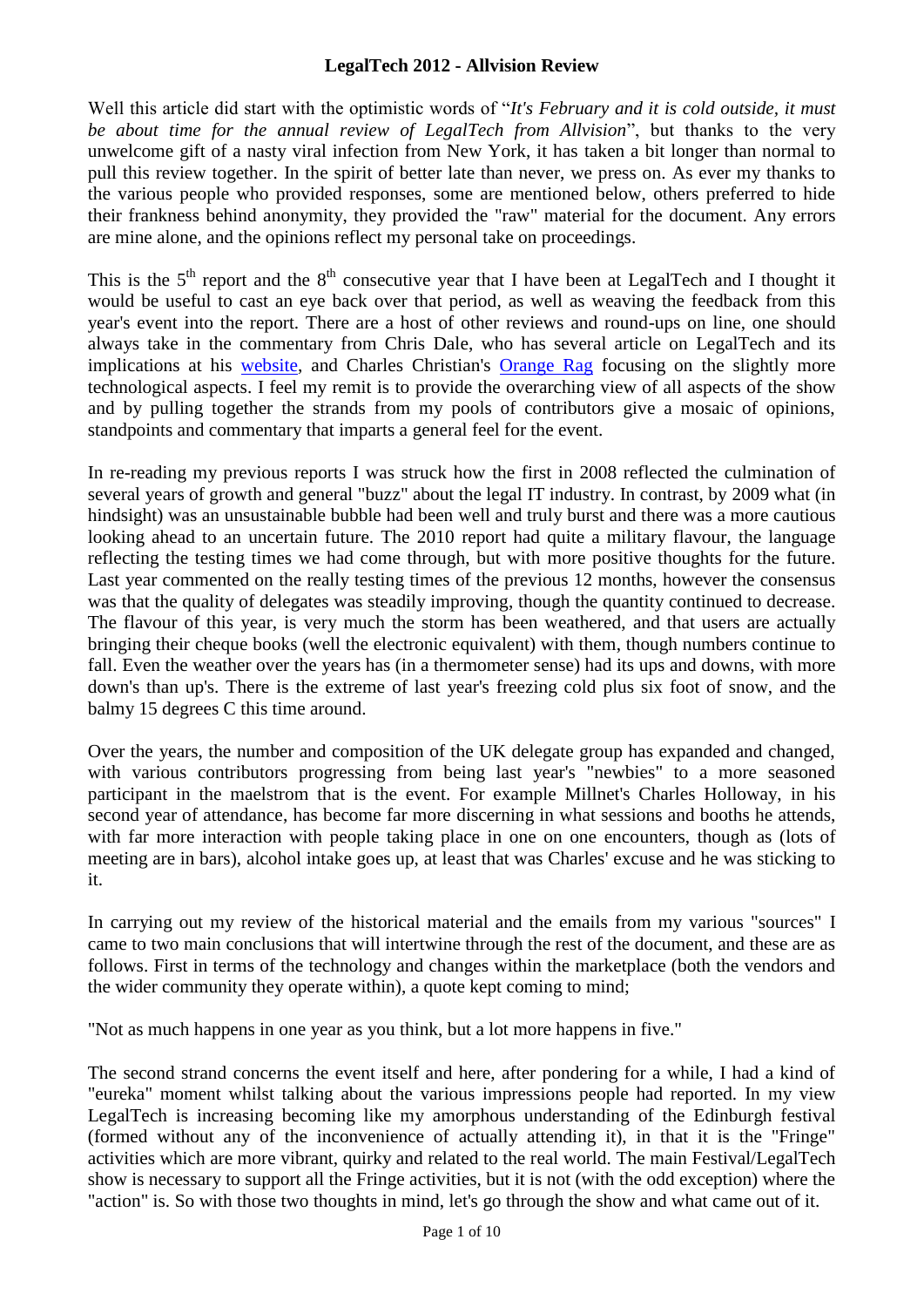As far as I am concerned the three keynote speeches normally follow a pattern of at least one bad, one average and one worth attending, sadly this year from my viewpoint there wasn't anyone I wanted to listen to. The opening speech on ethical business practices from a General Counsel for Microsoft was blighted by a PowerPoint failure of monumental proportions, that was only outdone by the droning poor delivery of bland material. Jack Bond from Dewy & LeBoeuf LLP found it interesting but "..*did not really bear any relations to the purpose of LegalTech*".

I have no feedback on the Tuesday session discussing how technology has transformed the world, as none of my correspondents could equally be bothered to listen to rehashed material.

The Wednesday talk was from Kevin Genirs, the former General Counsel of Lehman Brothers, and was an insider's view on the events that led to the financial crisis of 2008. Though not to my personal taste, two of my contributors found this topic gripping. Paul Longhurst from 3 Kites Consulting thought it a "*fascinating and moving account of something which we often read or hear about in terms of figures and schemes rather than the deeply personal side that Kevin portrayed*". Whilst Paul Mankoo from Unified said it was "*a well-structured and gripping personal insight into what is likely the biggest business/economic story of arguably the last 90 years and also what it is truly like to work somewhere when the size of the proverbial hitting the fan is beyond any individuals comprehension*". With hindsight perhaps I should have gone, but I still question the relevance of the topic to the broad theme of a Legal IT conference

The main, paid for, conference programme was almost universally ignored by my self-selecting sample group, though Charles Holloway from Millnet reported that Denise Backhouse of Morgan Lewis attended a number of CLE sessions that she thought were excellent. The overall view seems to be that there are some sessions which are significant for specific individuals, but you had to search for gold nuggets amongst a lot of "dross". Also the likelihood of encountering anything new after your first year at the show seems to exponentially decrease.

Continuing this theme, there was a significant sense of discontent from the non-litigation support element of the attendees. The Knowledge Management "crew" in particular were very disdainful of the educational offerings, with a number citing the depth and usefulness of the August ILTA programme as an example of what could be on offer. Mary Pat Poteet from Project Leadership Associates summed up views of many when she complained that LegalTech seems all about one topic, "*a shame really as there is so much more to legal technology than just eDiscovery*".

Harking back to one of my two central strands, it was the "fringe" (in this example the free) lectures that really sparked the positive feedback. As ever the ILTA session on Monday was packed full of vibrant material, with the normal components of end user input and presentation ensuring it stayed relevant and on focus.

Huron Legal's Nigel Murray (in his  $17<sup>th</sup>$  year at the show) oversaw two consecutive sessions with the title "A GC's Nightmare – a US EDiscovery Request into Europe". The first part outlined the problems raised by the EU's attitude to data protection and privacy and its conflict with US eDiscovery requirements; the second part looked at practical ways to deal with the issues which arise. More than 140 people went to one or both sessions. Chris Dale has an excellent post describing the day [here.](http://chrisdale.wordpress.com/2012/02/20/huron-ediscovery-panel-at-legaltech-as-the-cross-border-climate-begins-to-change) Putting my "historical review" hat metaphorically on for a moment, Nigel has regularly run these sessions at LegalTech, what has evolved is the composition of the audience and the reasons why they attend. From an original simplistic desire to find out why those pesky Europeans wouldn't hand over their data (or why the rapacious Yanks were asking for everything), the mood has changed to one based much more on mutual understand of each other's difficulties and how it is possible to resolve issues with forethought, cooperation and planning. However, I can strongly predict Nigel will be running sessions on this theme for a number of conferences to come,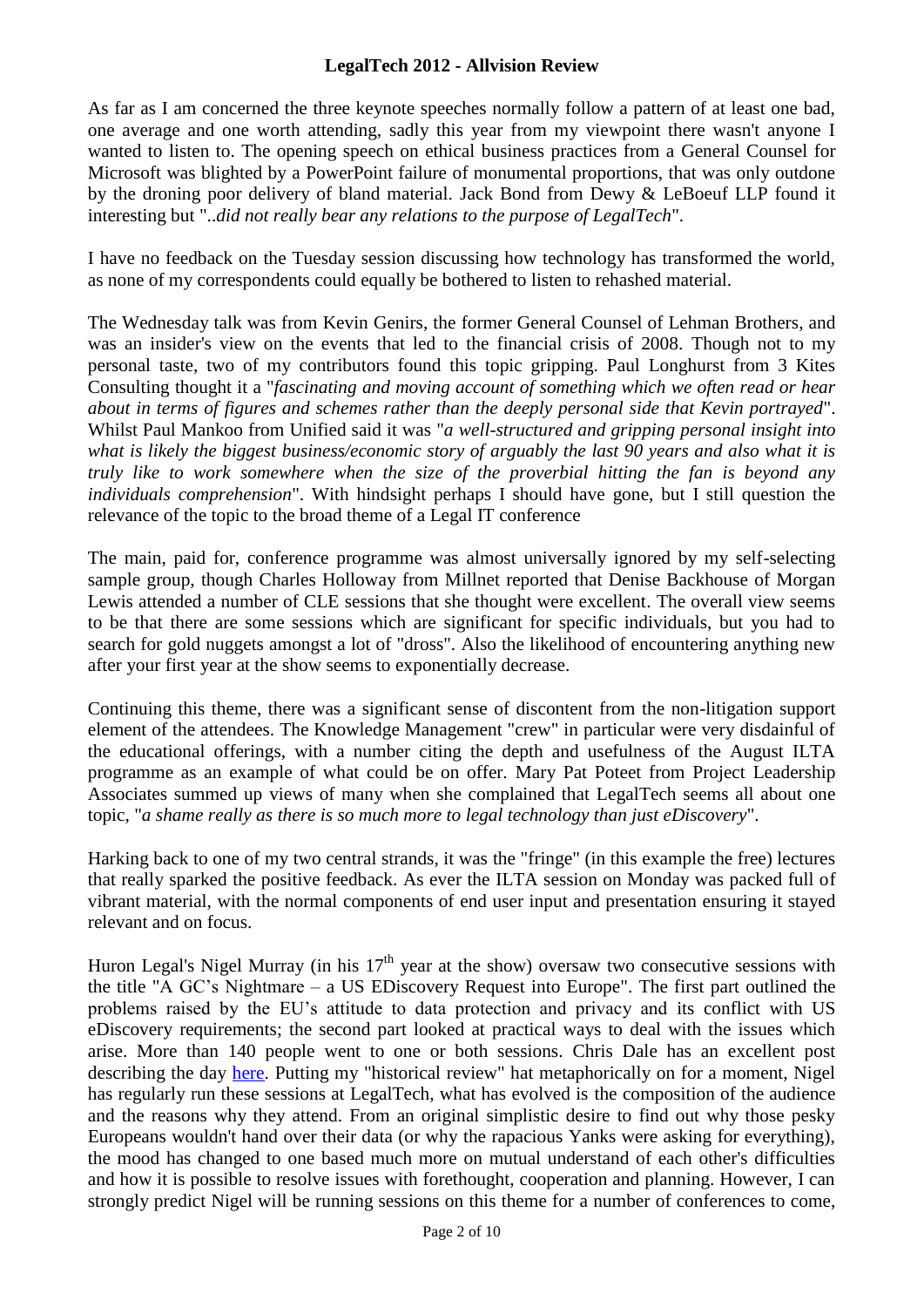as there is still a way to go, and many new people entering the frame as the requirements for cross border data transfers become more commonplace.

There were other excellent sessions that I will refer back to as we progress through the rest of the report. There were a few in particular that seemed to crystallise a number of the topics being discussed into a coherent whole. Chris Dale ran a panel on the "Convergence of eDiscovery and Information Governance" with Craig Ball. David Cowen and Stephen Stewart that articulated the latest thinking on this topic. A Plenary session on "Man vs. Machine: The Promise/Challenge of Predictive Coding and Other Disruptive Technologies" with Maura Grossman, Ralph Losey, The Honourable Andrew Peck, moderated by Dean Gonsowski caused some intense debate, and an accusation that "*without empirical evidence, predictive coding is as trustworthy as Astrology*". A calumny soon discredited by the panel, but interesting in the vehemence that is being displayed by the opponents to this technology. Continuing on that theme, Simon Price from Recommind pointed out that his firm's corporate panel session featured three major companies; Google, Nationwide and Raytheon who had actually used the technology of predictive coding and understood the huge savings in cost and time that it brings. More on this as we get to the technology section of the report.

There was the usual raft of complaints about the facilities of both the Hilton and (as it also starts to strain to cope with the overflow from the main venue) the Warwick over the road. A common strand over the past 5 years has been how firms have focused on renting hotel suites away from the main conference floor and run briefing sessions in their own environment rather than at the booth. Organisations including FTI Consulting, Recommind, Access Data (Summation) and Nuix had up to three suites, fully booked with one hour slots from 9 through to 5 on all three days. Increasingly showing up on the exhibition floor is seen as a necessary evil rather than anything of great benefit, and a number of firms quite happily conduct all their business off site without any of the very expensive footprint in the Hilton. Paul Mankoo was amongst others in picking up the ever increasing trends to meet off-site, though he also commented on "*the true charm and one of the key benefits of LegalTech is the throwing together and ad hoc meetings/discussions between people in the industry that would not normally arrange to meet or speak with each other*".

Simon Price was puzzled by the continued business rationale for the coffee "stand" on the second floor, though in its defence it has been the saviour of many a hung over, jetlagged delegate struggling to stay awake through another PowerPoint marathon. Your author thought the prize for the slowest Hilton employee should go to the incredibly aged lady working in the coat check room. Charles Holloway nominated the barman in the main lobby who spent an hour on Sunday evening "polishing" four glasses with a dirty cloth rather than help his colleague serve the roomful of thirsty Brits, especially galling when said "service" was operating a snail like pace at best. However, as nominated by Senior Master Whitaker (and family) plus a host of others over all the past 5 years, the award for most slowest facility within the Hilton easily goes to….the lifts! Waits of up to 20 minutes have been recorded as they struggle to cope with the inevitable peaks of demand at certain times of the day, and more than one observer has been driven from the Hilton to book elsewhere in frustration at the delays.

The conference facilities themselves hardly seem to have evolved (with one noticeable exception). There is still a distinct lack of Wi-Fi outside the main conference area, no sign of an iPad or smart phone function to plan your working day (both of these points in distinct contrast to the excellent ILTA conference), and a steady trickle of scavenger delegates that like the poor "will always be with us", only in this case they are looking to stock up on as many freebies as they can. The choice of prize for the raffles over the years shows a trend that was picked up in another thread of the feedback, that is a steady rise of the infiltration of Apple into the workplace. The first couple of shows were dominated by iPods as the goodie of choice, with a brief interlude one year for the first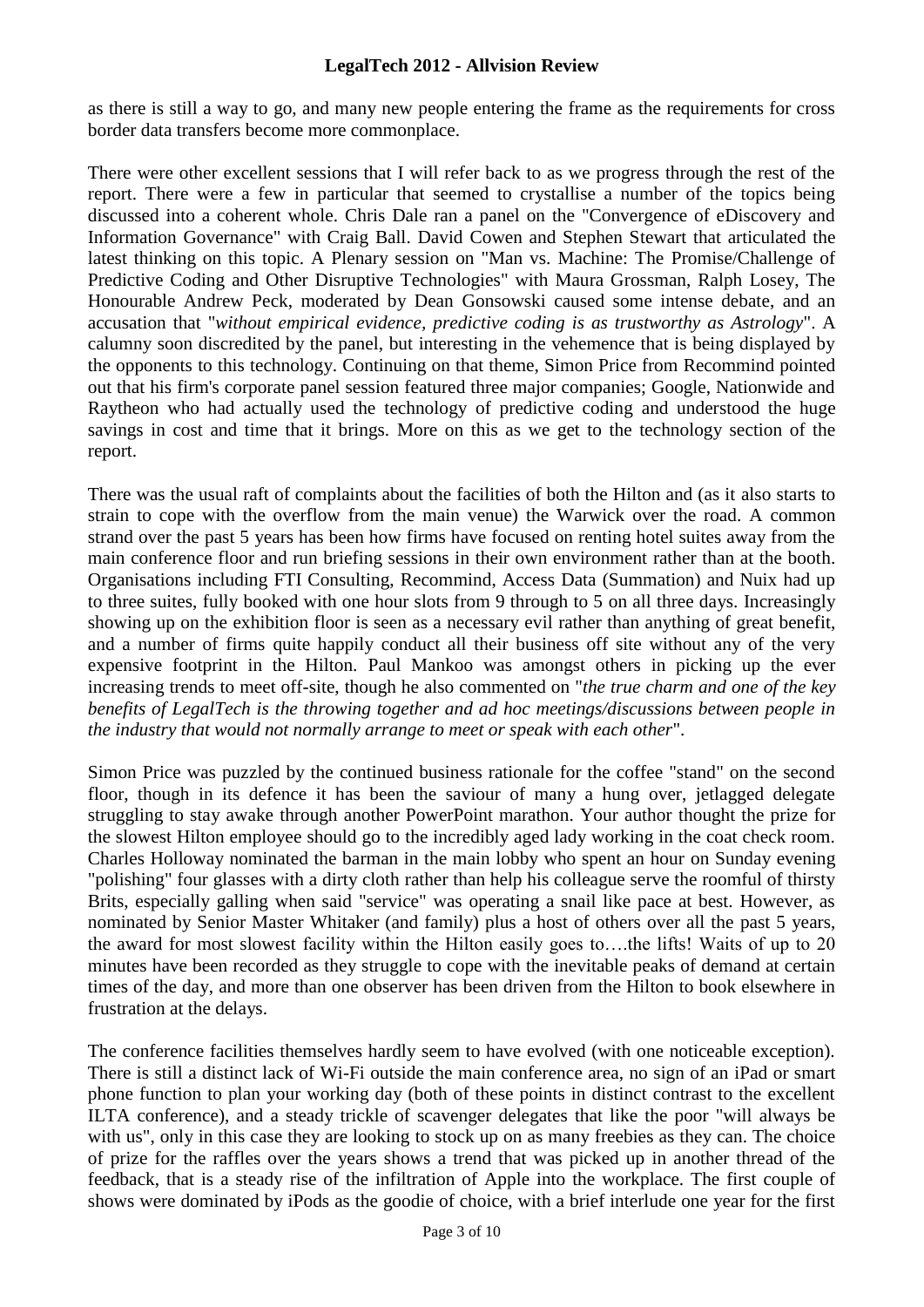Kindles, but then the iPad burst onto the scene and has remained as the desirable offering ever since. This does reflect the way in which the younger generation within the user base is changing working patterns and challenging the manner in which corporate information is consumed and delivered. More of that in a bit.

The one element that changed quite significantly this year was the Cyber Café area. Gone were the cluster of PCs for people to access their emails, etc. with only a couple of devices available. Instead, the enterprising sponsor of the facility provided a localised Wi-Fi network so that people could connect with their smart phones and tablets and carry on as normal. If that is how people wish to connect, you would have thought the conference organisers would be providing this kind of functionality. But then we end up back at my Edinburgh festival analogy and one wonders how moribund the main event can become, before the fringe activities find some other home to group around.

I think the final summary of the past five years is that the conference is good for first time entrants to the marketplace, but once you go beyond that, it is the rich seam of events and briefings outside the main area that will be the most rewarding. If you want to get maximum benefit from the event, allocate some time to strolling around, to see who you bump into and what new things are being talked about, but also have some semi-structured periods when you go off-site for more detailed briefing and networking events. Above all, don't underestimate the benefits of having a large group of similar minded people in the same place for 3 days.

The organisers of the event are working with ILTA to run the UK Insight event in May, and it will be interesting to see how that starts to stack up against its New York big brother.

So what of the meat of the show itself. As normal, I want to look at the non-litigation support elements before I delve into the 56% that the booth numbers for eDiscovery suppliers represent.

In terms of the desktop, the lesson of the past 5 years is that most firms decided to skip past Office 2007 and go straight from 2003 to 2010. 2010 implementations have spawned a whole raft of technology and training innovations capitalising on the new opportunities the software provides and on the constant challenge of retraining. Ann Hemming from ACH Legal reported on an interesting conversation where one participant was bemoaning the disbanding of the Microsoft vertical Legal sector group, only for another person to point out that as Microsoft own the desktop, as far as legal is concerned, it was a bit of a no brainer to re-deploy those resources. Add into this an observation from Charles Christian some months ago that the legal market comprises some 7% of MS Office sales and the rationale for a dedicated group starts looking very thin.

The trend over the past 5 years as not been so much about the "native" functions within Office (though that is changing with the latest document comparison and collaborative authoring functionalities), and more about Office and SharePoint being used a launch pad for other applications/initiatives such as practice management software and knowledge management portals as well as an alternative Document Management System. SharePoint as a full DMS is still in its infancy and it will take a lot to dislodge the hold Autonomy have on the market, but SharePoint in the KM environment has gone from strength to strength, with my reports over the years marking the progress from people talking about potential projects, through to presentations on delivered solutions, and it's not just for the huge firms either. Many smaller firms are now using SharePoint as a Portal and collaboration tool, Ann Hemming is overseeing two such initiatives in the UK, so this is certainly an area which had delivered on the initial "hype".

Another key strand in this area has been the on-going competition between LexisNexis and West Law, with the advertising battle certainly being won by LexisNexis and their video screens with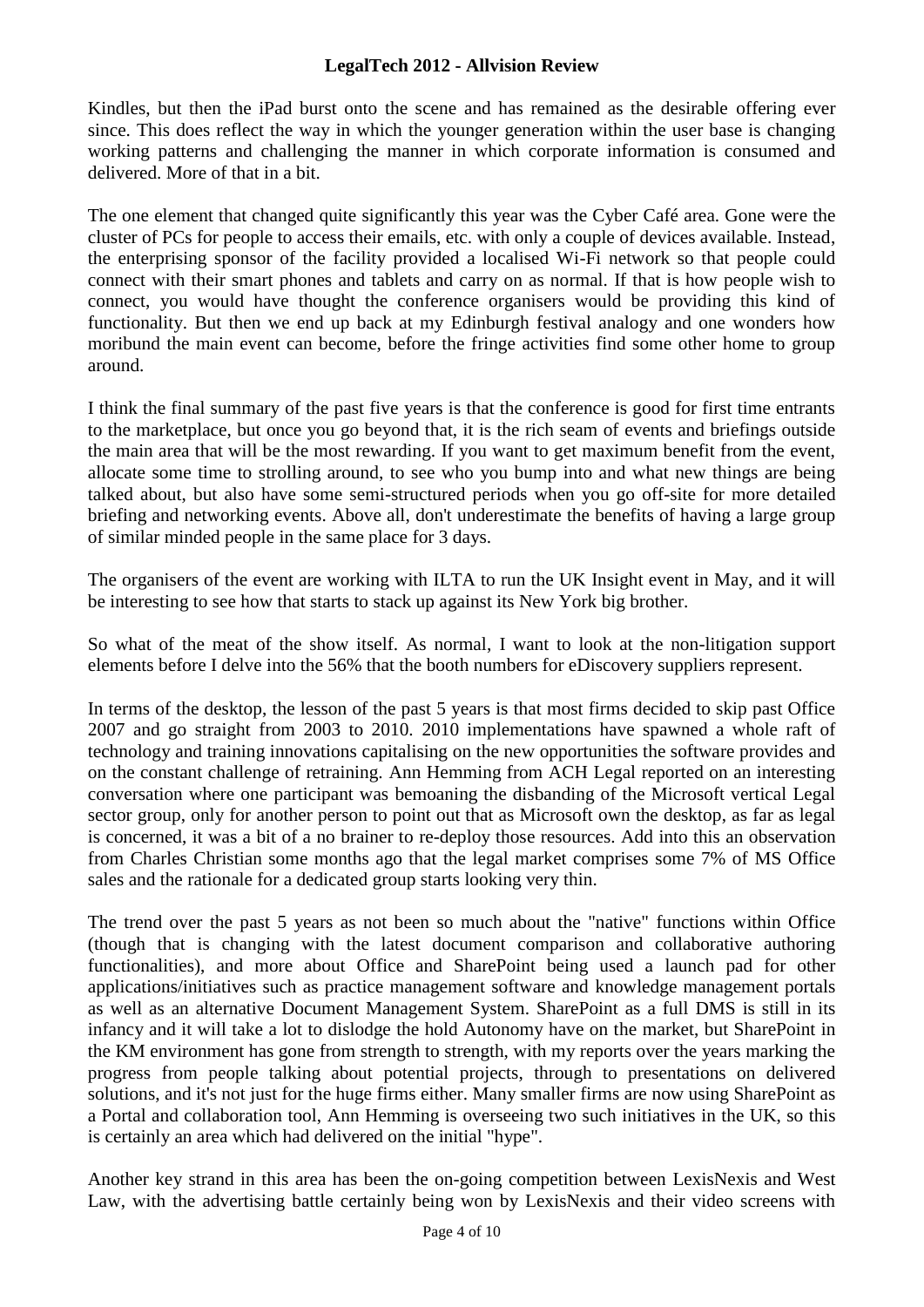blaring 90 second film loops dominating the main reception floor. As Jack Bond put it "*the noise of the Lexis' commercials was successfully challenged by Nigel Murray's electric blue and red trousers, which I'm sure were much louder, even for a shorter period of time*".

In 2010 Ann Hemming summarised the contest between the two as a fundamental difference in design philosophy. Westlaw had been working on streamlining the design of their search screens and improving the user experience but remained with a branded site design. There were a lot of nice new features and a much cleaner look and feel for the new product but it was still intrinsically the same. Lexis took a very different approach, instead of trying to own the desktop, they worked in partnership with Microsoft Office and integrated both search and display into the main Office applications. For many years there have been debates about the best way to integrate legal and business research into the day to day work of the busy lawyer and finally we saw a real difference between the two vendors. This was seen as a strategic change in the legal research marketplace and we predicted that the war will be won on how users react to the choice before them. Many firms US firms are now rolling out the Lexis Office integration and can see that this will bring major benefits for the future.

It will be interesting to see what Westlaw's response will be. WestKM has become a de factor standard in the US and the very impressive improvements in search it has delivered has meant that Westlaw are well embedded in KM stateside (as well as in the UK). However, Lexis are going to be first to have a collateral in the Word ribbon and other desktop applications, this will give them a significant advantage in embedding use of their materials into law firm practice in the future. It will be interesting to see if Westlaw respond. At a separate KM event held on the Thursday after LegalTech, KM managers reviewed their top priorities for next year, many were around document automation, and business process improvement. This would suggest that Lexis is right to invest in their Office integration.

A steady thread over the time period has been the background rumbling about outsourcing. The main evolution in this area has been the increase of firms divesting themselves of back office functions to other organisation within the same country, or at least a nearby state. So though the outsourced firms in India and South Africa have done a steady business in both the provision of litigation support services and (as the digital technology improves) dictation and office services, there has also been a rise in in-sourced options such as Integreon working with CMS Cameron McKenna, or Herbert Smith setting up its litigation support services in Ireland. The five year report card would probably score this area as C/B and comment on steady progress without too many upsets, but nothing spectacular.

Finally, in terms of the other types of software services for law firms, Paul Longhurst thought that "*The overriding impression I took away from the event was that legal IT in the States is, if anything, behind the UK in many areas (although I suspect not in litigation support). I think this probably reflects the greater economic pressures on firms over here pushing IT teams to use technology to find greater efficiencies in order to bolster profits".* An interesting viewpoint and one that could be justified given the much bigger "pool" that software vendors operate within, allowing the survival of poorer quality programs and inefficient practices in some organisational areas, but my personal viewpoint is that the economic climate of the last 2-3 years has hit everyone hard, and a lot of this kind of thing has been driven from the marketplace. Still, it is the contrasting views that make writing this report so interesting.

The final thread on this side of things is the slow emergence over the five years of information management (be it called Records Information Management, or Information Governance) from the dusty back office into a more mainstream role. Matthew Davis from Hogan Lovells LLP thought that "*the convergence of information governance and electronic disclosure, driven primarily by*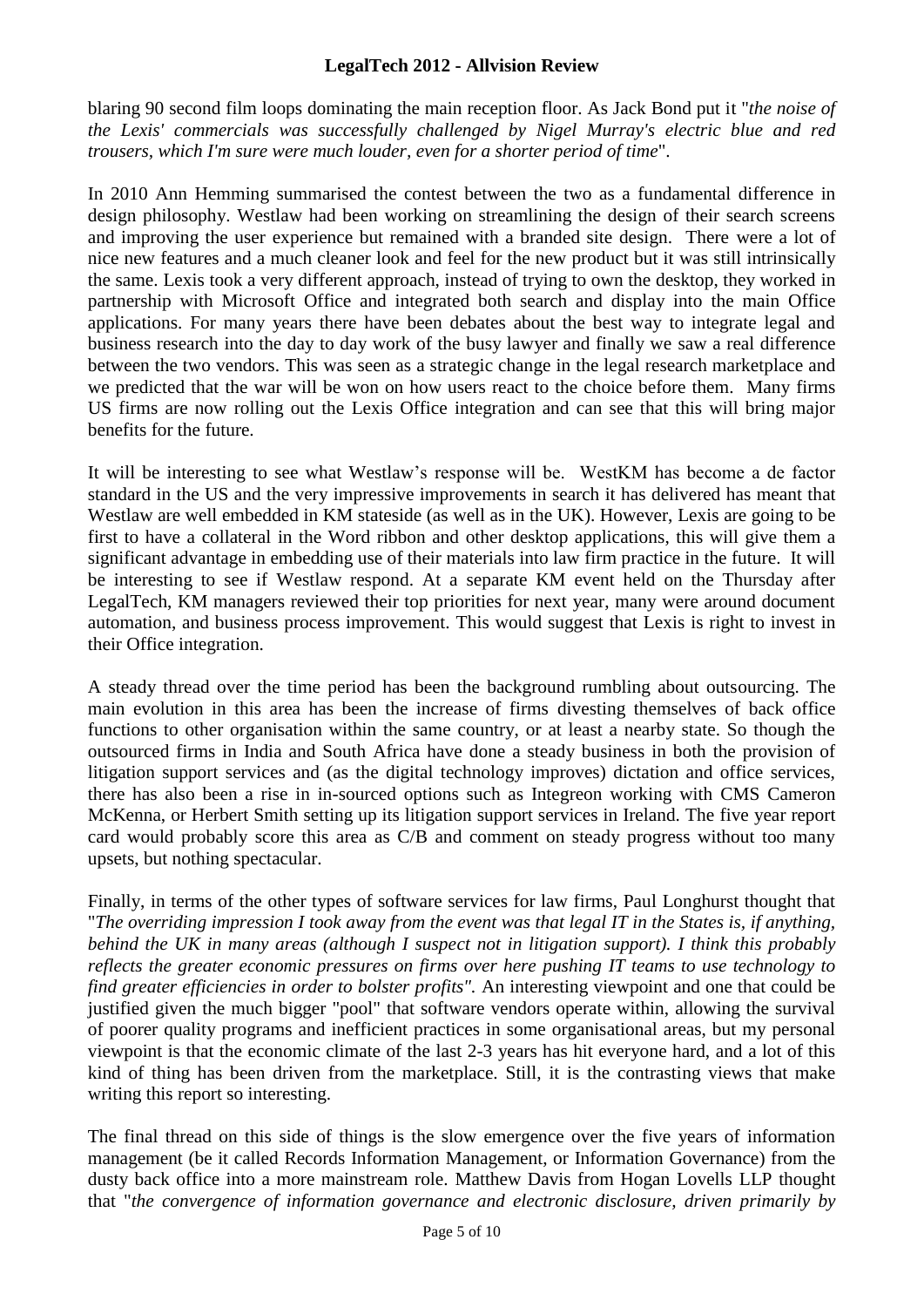*regulatory matters and EU data protection, should see the KM people still have a place at LegalTech*." The challenge for the organisers will be to entice them through the door. As I mentioned before, the panel moderated by Chris Dale in this area had a vibrant and engaged audience who gained a tremendous amount from the material being discussed on stage. I think this is one of those slightly "slow burning" trends that I referred to, and over the years we can see distinct progress being made in both the technology that supports it and the strategic vision from corporations to bring the initiatives into the mainstream of business development and not a footnote on the monthly board room agenda.

Let's turn now to the main technical thrust of the show, the litigation support element. What have been the major changes in this area over the past five years? In order to answer my own question I looked back as what has been the "hot" topic over the past five shows, which, if anything has proven that after years of trying, you too can become an overnight success.

In 2008 we saw the emergence of "early" everything, be it case assessment, data collection, or identification of case themes. In alphabetical order, software from Clearwell, Digital Reef, Nuix and Relativity stormed into everyone's consciousness. The following year, the mantra on everyone's lips was "move to the left", an acknowledgement that the focus of software, organisational initiatives and cost savings was very much on the initial stages of identifying and collecting data with companies moving significant functionality within their firewalls, that is under their own control rather than relying upon law firms or vendors to deliver their requirements.

By 2010 it was all about "cloud" services, which to this cynical observer has always seemed to be nothing more than a marketing re-invention of the concept of getting someone else to host your data. Last year there was great sense that predictive coding (and even artificial intelligence) was waiting in the wings, and this year, there was a new three letter acronym in technology assisted review (TAR) or even Computer Assisted Review (CAR). What was clear was whether it was called TAR or CAR, the majority of lawyers did not have a clue how to drive it and were still very suspicious of the concept. However, these individuals did have much more of a whiff of Nero fiddling as Rome burned, or a Canute trying to hold back the waves, there was a general feeling that the tipping point had been reached and the technology was in the mainstream no matter what the objections were.

If I had to pick a topic for next year's theme, it would be functionality for the collection, preservation and interrogation of social media data, an observation also shared by Adam Hawthorne of the NCG Group. Companies such as X1 Discovery were offering their toolkits for extracting data from Facebook, LinkedIn and Twitter (and looking for a UK distributor), other vendors were well advanced in building their own tools. By next year it will have ceased to become a differentiator and will be up there as one of the checklist of functions all "good" litigation software should have.

And in looking at that list of common functions, it is here that we do see the most evidence of how things change dramatically over 5 years. In one previous report I used the analogy of the combustion engine, which in principle hadn't changed how it worked since the Ford Model T, but as a result of incremental improvements over the years, today's propulsion units had no resemblance with those of 60 years ago. As well as features within software becoming commonplace, there has also been a steady expansion in the scope of the programs, breadth as well as depth. Over the period, there has been two main "camps" of functionality, both of which have improved themselves and some participants that have tried to move into the other's area.

Before I dive into these, a brief interlude on the topic dear to everyone's heart, the cost. There was a general consensus that the current per GB pricing model was under tremendous strain, with Joel Tobias from CY4OR wondering "*how long the per GB model is going to last"*, and Paul Mankoo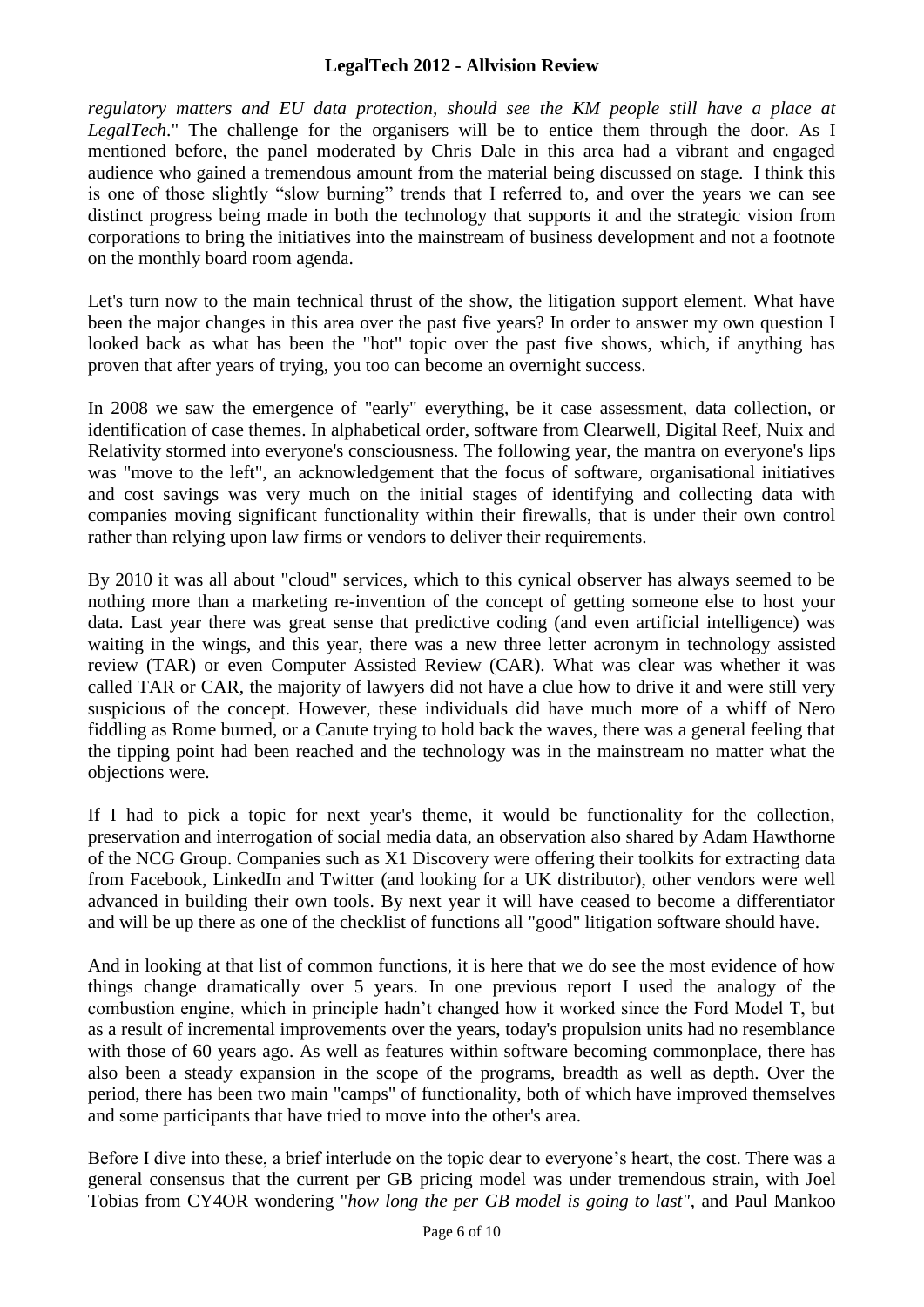ruminating that " *the general consensus seemed to be that the per GB charging model has its days numbered and that clients are looking to continue bringing technology in house either via a traditional CAPEX model or a hybrid managed service model in conjunction with a support agreement with a supplier*". Whatever the outcome, I think there are some challenging times ahead for vendors and designing new pricing models will be one of those almost behind the scene changes that will have as much significance as any of the technological advances I'm about to talk about.

For the purpose of my personal analysis of the marketplace I'm broadly dividing the software offerings into two rough areas; Litigation Support (Kroll's Ontrack Inview, Epiq's Documatrix, Access Data's Summation, kCura's Relativity and others) and Early Case/Data Assessment ECA (Nuix, Clearwell and Digital Reef). Both sides of this divide have made great strides over the past 5 years, from 2008 when the point of interest was how Unicode compliant they were, through to today when all have analytic tools, can plug in audio indexing and search (Nexidia being the main product of choice here, and the personal favourite of Hogan Lovells' Matthew Davis and the author), and have a depth and breadth of interfaces and functionality. I'm putting to one side the more forensic data collection companies as they also have progressed, but tend to be the bedrock that the other two areas stand upon.

There are organisations that make the most of having the "best of breed" in both areas harnessed together, whilst others attempt to provide functionality across both (quite disparate) sets of requirements. So FTI Consulting have embedded the trail blazing ECA software of Attenex into the litigation support tool Ringtail, the only trouble being that they have taken an age to do so. Autonomy have widened this approach to buying and re-tooling document management in iManage and litigation support in Introspect, whilst Recommind steadily win customers for their broad suite of products. In the other camp, firms like Access Data has their suite of data collection and processing tools alongside a re-vamped Summation, a number of vendors have plumped for an ECA offering alongside their litigation support tool of choice, in all areas there has been a dramatic improvement in the software functionality, with more of the same to come.

One of the products that has come to dominate the marketplace over the past four years has been kCura's Relativity with a number of the features it first offered being incorporated into competitors' products because "*Relativity does it*"*.* In an interesting reflection of how far and fast this product is maturing, the whole "ecosystem" of Relativity systems is now large enough that there seems to be market opportunities for people to make a living by providing plugin software to the main product. One such offering is from *LitSavant*, Mark Dingle's company and is called Conformity. Essentially a sophisticated workflow and logic checking tool, it allows sophisticated end users (or people with some help from Mark) to set up a series of coding rules that (from the author's own experience on other large projects with different software) make a significant difference when ensuring quality control across large data collections and coding exercises. It will be interesting to see the progress of this over the next year, and if any other "add-ins" arrive. Like I said, the indication there might be enough of a market to support secondary applications as fascinating as the tool itself, though the product does seem to hold great promise.

Another strand of significant development over the period has been in user interfaces, with the previously mentioned influence of the tablet (iPad) products and their touch screen/swipe hands on approach bleeding through into many products, as well as the general adoption of a more "Web 2.0" style of approach. Some, such as Access Data's re-write of Summation and iConnect's launch of Xera, showed a total bottom-up re-work. For other's there were mutterings that the sign changes were more "*re-arranging the deckchairs on the Titanic*" than any kind of significant overhaul. The Xera product proved to be another marmite area. Some, such as Chris Dale loved the new interface and the iPad capabilities, while others cited perceived issues with the previous generations of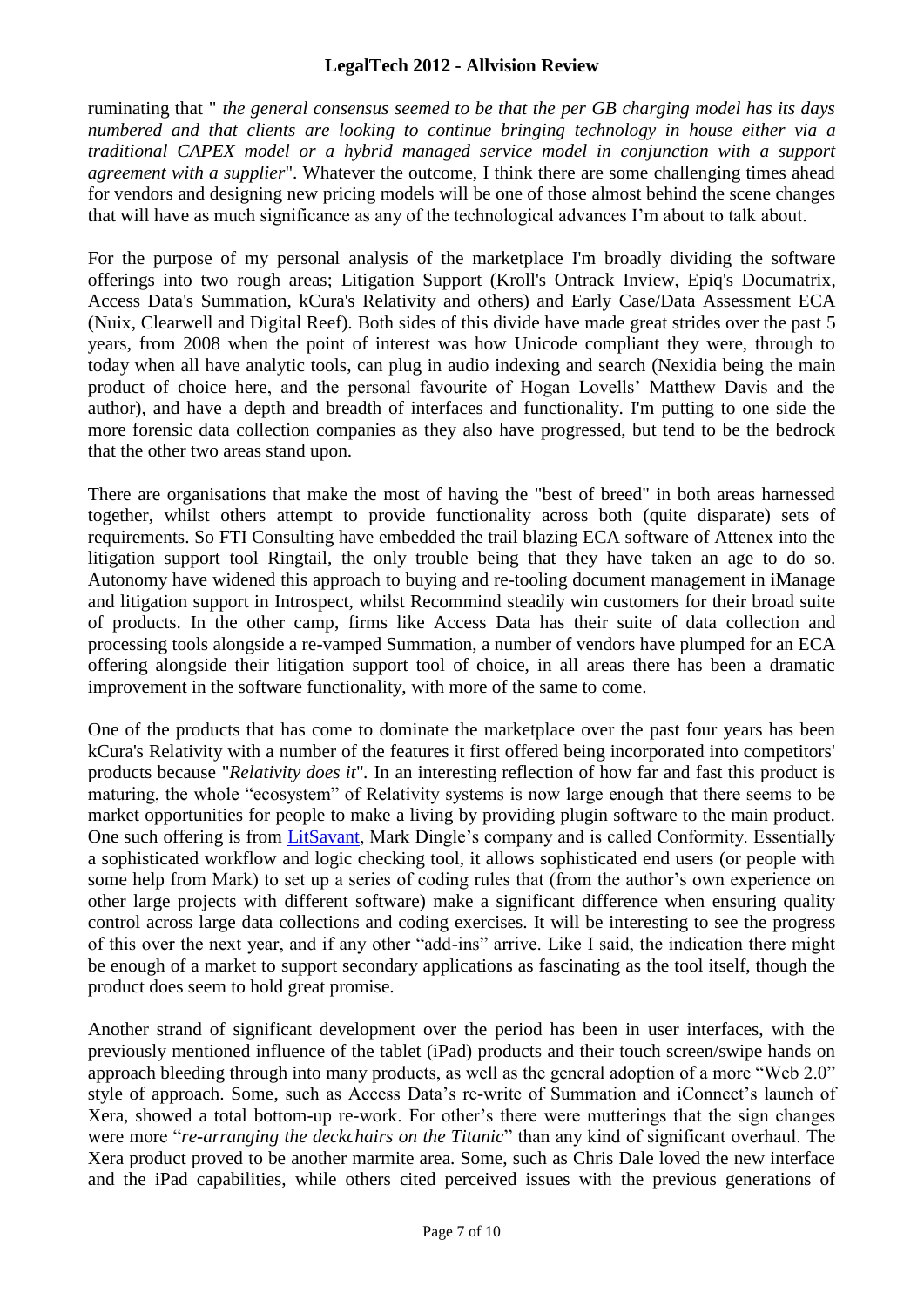iConnect software, one quoted an overheard comment that it was likely to be a "*company killer*" and they didn't mean the opposition. Interesting to see where they are next year.

Putting the area of litigation support software to one side, what of the advances in Early Data/Case Assessment technology over this timeframe and what predictions can we take forward? My personal view is that it is far harder than it seems to "bolt on" litigation support technology to an ECA tool and that Clearwell has made a reasonable fist of it, but ultimately is in great danger of falling between two stools. Nuix on the other hand has focused on what it does well and has steadily picked up clients who like the "does exactly what it says on the tin" approach and are quite happy to seamlessly connect it with the litigation support tool of their choice. Despite a number of years of trying, Digital Reef has not really gained a foothold in the UK market and seems in danger of becoming a very distinct "*also ran*" in this race. Jack Bond picked out the Global Preview tool from First Advantage as one he would watch, but I think it will mainly be a head to head between Clearwell and Nuix for the UK market for the next few years, with the main competition coming from the ECA offerings moving over from the Litigation Support side of things. Certainly Kate Paslin from Access Data would put her product into the initial evaluation line up, whether the marketplace will, is an interesting conundrum to ponder over the next 12 months.

I want to take brief look at how various mergers and acquisitions have changed the landscape, with a number of the smaller UK service provision companies being absorbed into Accountancy practices to give them the internal capability to offer Ligation Readiness to their corporate clients. Also the two super tankers that are LexisNexis and Westlaw have put litigation support far more firmly at the heart of their strategic direction and have put the products and people in place to help in their continued drive to own all aspects of the legal desktop. I use the super tanker analogy deliberately as it takes time for such organisations to agree a strategy and then put the pieces required together, but when they do get it right, there will be a very formidable marketing and sales machine that will reach out to far more law firms than the other litigation support vendors can dream about. I think "*more of the same, but faster*" would be my broad brush thought for the next year in this area.

In terms of brand new technology on offer at the show, I normally have a rule not to talk too much about offerings until they have been there for at least 2 years, but wanted to break my self-imposed rule as I and a number of others were very impressed with the Palantir stand that was (to techy eyes) "*very sexy*". The software is a platform for information analysis across a myriad of data sources. Those of you with a Lord of the Rings background would have instantly got the reference to the seven Seeing-stones initially used to communicate around Middle Earth. As Empire (a film magazine) readers have just voted Aragorn, the main character in the films, as the world's "sexist" character, there were a number of hopeful looking women (and wistful well-dressed young men) hanging around the stand, but to no avail. Putting aside the whimsy of speculation about their product's name, it is interesting that this type of high level analysis capability (originally from a government/military background) is moving across into our area. It shows the emphasis is moving beyond "raw" processes of capturing information and then crudely filtering it with keywords, dates and people's names, and into the more esoteric, high level analysis of what we know, and that (without technology to help us) we don't even realise we have in our grasp.

Which leads us nicely into the final and most significant area of the report, that of Technology/ Computer Assisted Review (TAR/CAR). As previously mentioned, after a number of years of gathering momentum, this was truly the time that the technology "arrived", dominating the conference programme and being the main theme on the litigation support stands. Since the show there have been significant developments in the USA, with the previously mentioned Judge Peck delivering a written Opinion which endorsed the use of TAR, (with all the normal caveats one would expect in such a document), but the fundamental principle is that endorse it he did. How will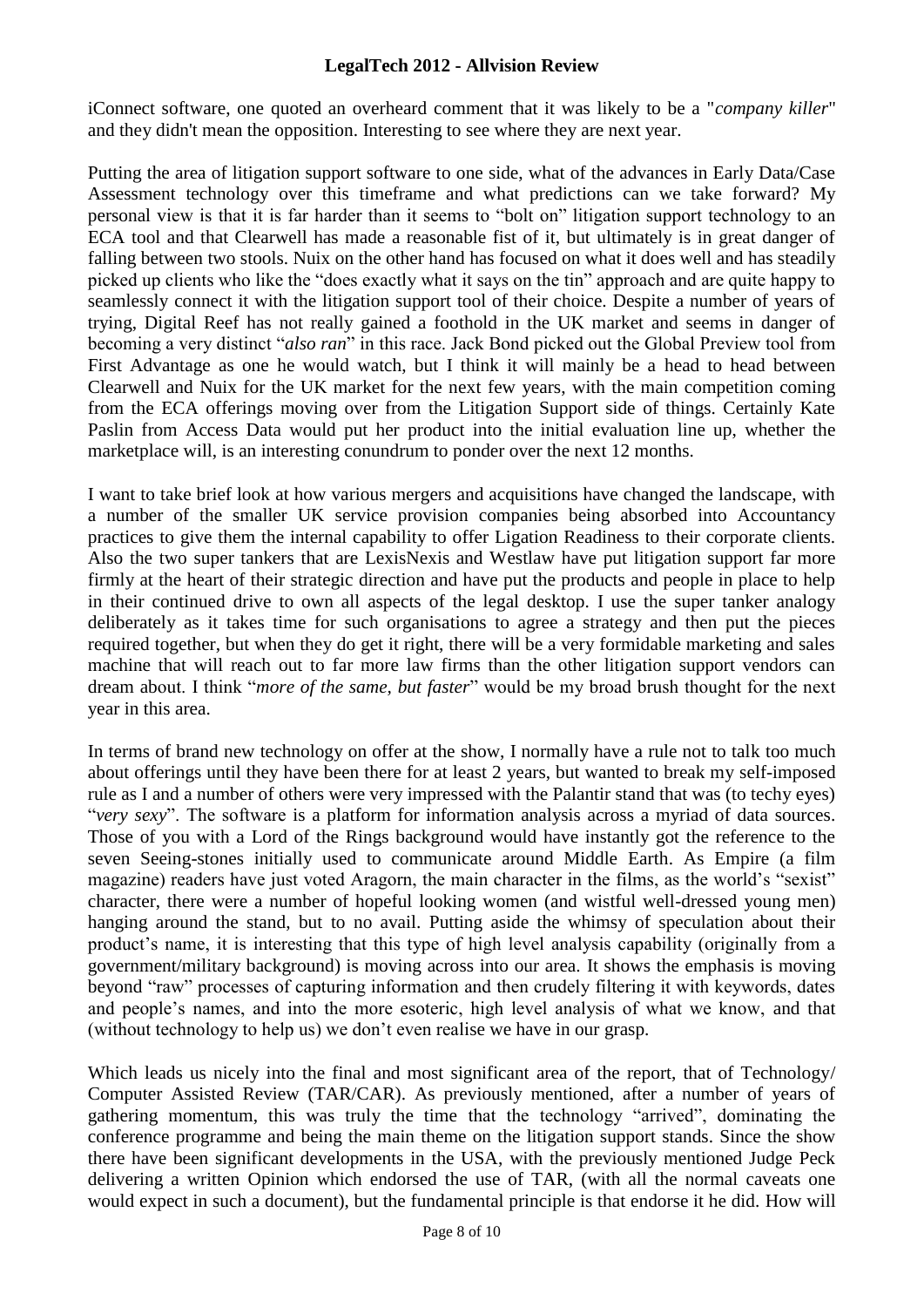this change the industry? There are a number of analogies that spring to mind, but the overwhelming one is indeed of a steadily rising tide, (not a great Tsunami), but it is as if the flood gates have suddenly been opened a good few notches.

There are many pages that could be written about the subject, but for the purposes of brevity (and the knowledge this is fast becoming a very long article indeed), I want to focus on the main highlights of the technology. There are two main strands to what is on offer. First there is the approach of the software being trained by skilled human beings as to what is relevant, privileged, etc. which leads to (once the training wheels are off the software engine) a percentage evaluation of relevance to themes. Here the relatively easy bit is the review of the items with high relevance, and then putting in place the sampling mechanism to look at those with "medium" scores. In my mind, the big conceptual leap of faith for lawyers will be the acceptance of the fact that you reach a point at which you do not review the low scores at all. The key thing here is to emphasise the "Assisted" bit in the middle of the acronym. We are not proposing that the software takes over from the human, but that the lawyers get to drive the CAR. More of that in a minute.

It is in the second strand of the software that there is more uneasiness as Artificial Intelligence systems become more mainstream. Already we have the Stroz Friedberg product that can assign relevance or privilege categories by interpreting the electronic data within the available information. In the wings are "products" such as IBM's Watson software. This has already won the Jeopardy game show in the US, and it is currently ingesting all available medical information to provide a "Dr Watson" tool for the medical profession, and it now has legal in its sights. Can you imagine an AI assistant that starts to not only review and group the data, but also pulls up precedents and possible strategic options to the case approach? OK, maybe not within the next 5 years, but within a decade perhaps.

Anyway, I think that it is very clear to see, that there is a large momentum behind the first CAR strand. The trouble is that a number of people commented on the problem "*that not a lot of lawyers can drive these CAR's".* I think the definite "takeaway" from this year's show will be all about vendors acting as partners with clients (and by that I mean both law firms and corporates) not just suppliers. There will be a number of law firms who "get it" and realise the best way to drive a Formula One race car is by directing from the pits and not letting some well-intentioned novice get behind the wheel. There will be smaller firms who realise the cost of buying into these systems is not as prohibitive as they fear and will start to challenge the larger firms. And there will be the dinosaurs looking at the incoming climate changing meteor, and claiming it is all Astrology, not Astronomy. Finally there will be the corporates, at the heart of litigation readiness and information governance, under pressure from shareholders to keep costs down, and with general council and IT talking to each other, they may well quietly install internal systems and render external help superfluous.

As ever, a quick skip through the background to the event and the various social events and interactions that make up the lifeblood of the occasion. The combination of good dining and intelligent conversation remains a fundamental part of the experience, on a personal note we had a great conversation with our rugby loving Argentinean waiter at one of the venues and went to see the awesome new musical The Book of Mormon.

The various parties across the city offered a range of "entertainment" from the classy Recommind cocktails at The Top of the Rock with stunning views this time as opposed to last year's fog bound event, all the way through the spectrum to the B-Discovery event which had "*A collection of middle aged men, crammed on a dance floor deafened by music their children might appreciate*."